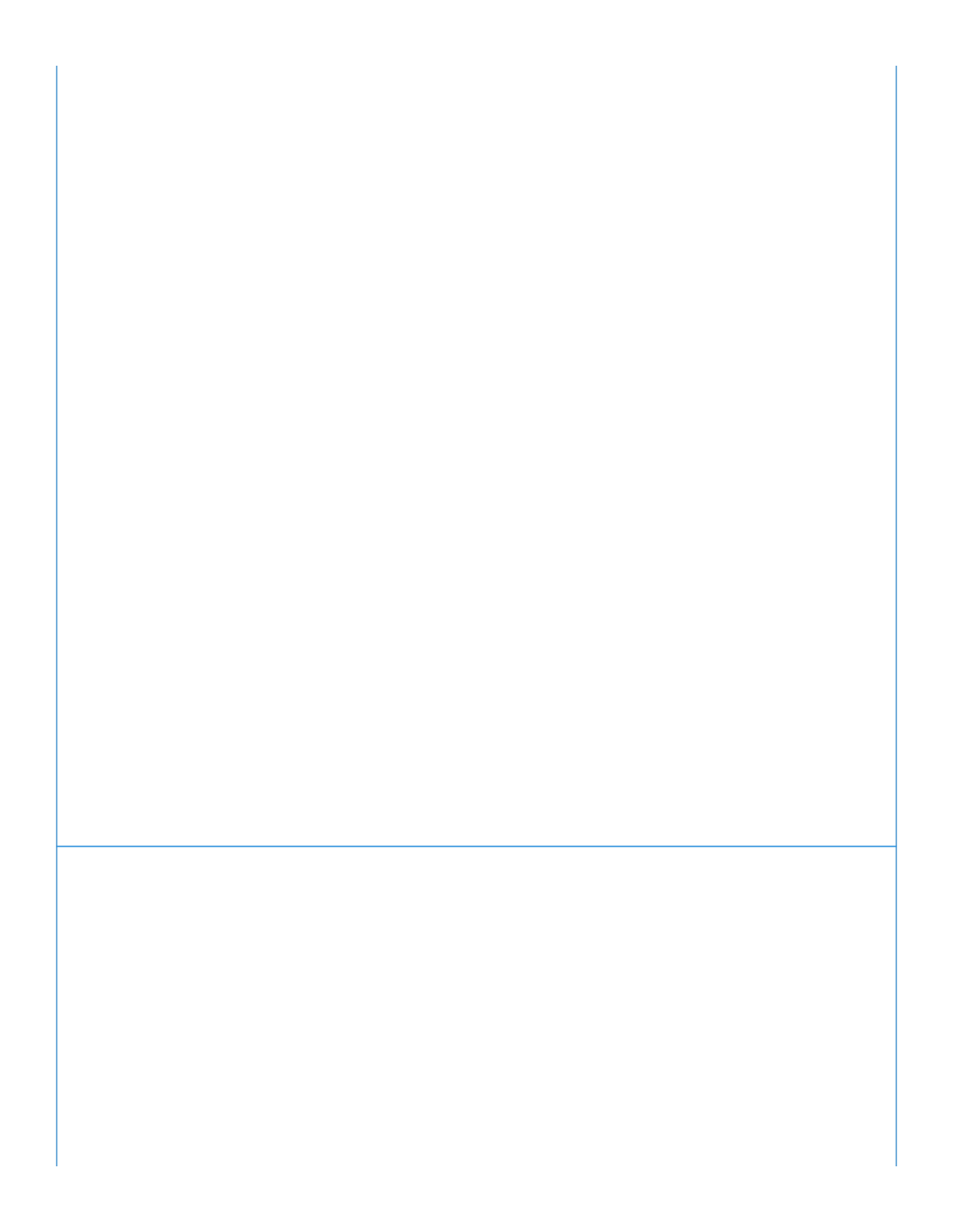# Syntax

The arrangement of words and phrases to create wellformed sentences

6 Common Syntax Slip-ups & How you can fix them

# Common Errors:



2.

3.

## Subject Verb Agreement

The most common error is noun and verb tense not matching. Example: He play the piano. He is a singular pronoun and the word play is a plural verb

Having a Clearly Defined Subject It needs to be clear to reader who in the sentence is doing the action. Example of an error: The piano was

played by Jack.

#### Prepositional Phrases

A lot of the time people confuse which prepositions should be used. An error would be: Emily was late to school.

## How to fix them:

- The sentence should be: He plays the piano. "He" should be paired with the singular verb "plays". Quick Tip! If the word has an "s" on the end, its partner word should not. 1.
	- The way the sentence is formed makes it sound like the piano was the one performing the action instead of Jack. The correct format would be: Jack played the piano. It needs to be clear that the Jack was the one doing the playing.
- 3.

2.

The correct sentence would be: Emily was late for school. "To" would be used to indicate the time or a period of time, while "for" is used to indicate time or duration. A correct usage of "to" would be: He works eight to five.